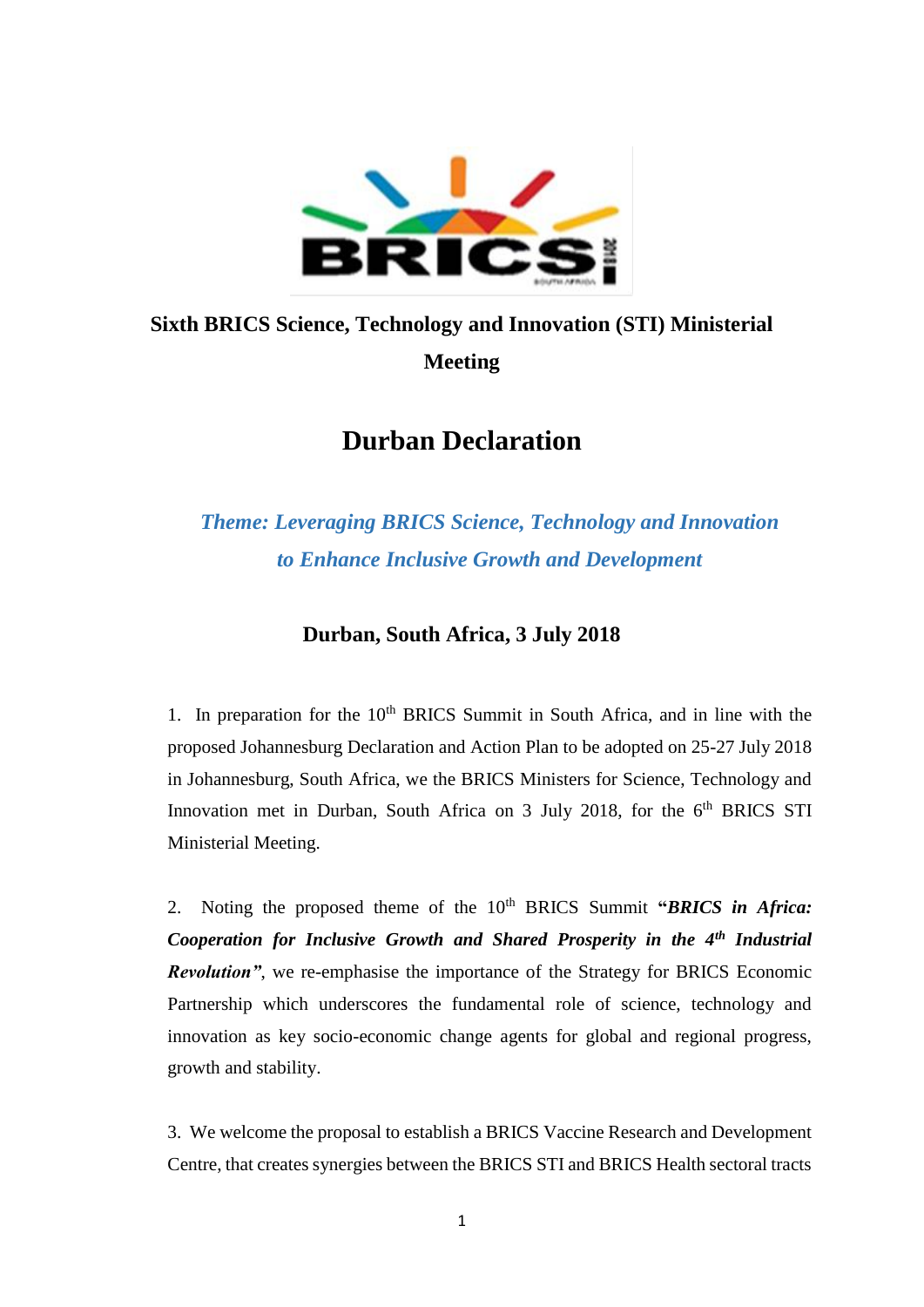and agree to investigate the possibility of contributing to its establishment from a science, technology and innovation perspective.

4. We welcome the establishment of the BRICS Partnership on New Industrial Revolution (PartNIR) with thrusts on innovation. We will explore mobilising STI resources in support of this initiative.

5. Underlining the theme of the 6<sup>th</sup> BRICS STI Ministerial Meeting "*Leveraging BRICS Science, Technology and Innovation to Enhance Inclusive Growth and Development"*, we reaffirm our vision to promote science, technology and innovation for human development utilising people-centred and public-good driven policy and implementation frameworks.

6. Based on the BRICS STI Work Plan 2015-2018, we recognise the progress of STI cooperation since 2015 and in particular the bold efforts of the member countries under the present 2017-2018 BRICS STI Action Plan.

7. We welcome the hosting the 4th BRICS STI Funding Working Group Meeting in South Africa on 30 June 2018 and welcome the outcomes of the 2nd Call of the BRICS STI Framework Programme and related funding principles, which reaffirms the strategic value of this instrument as a mechanism for promoting BRICS research and technology development. We look forward to launch the  $3<sup>rd</sup>$  Call for proposals of the BRICS STI Framework Programme in the fourth quarter of 2018 in the following thematic areas: prevention and mitigation of natural disasters; water resources and pollution treatment; geospatial technology and its applications; new and renewable energy, and energy efficiency, including solid state lighting; astronomy; biotechnology and biomedicine including human health and neuroscience; information technologies and high performance computing; ocean and polar science and technology; material science, including nanotechnology; photonics; research infrastructures, including mega-science projects; Science, Technology, Innovation and Entrepreneurship Partnership (STIEP); and aeronautics, with the Russian Federation continuing as the Call Secretariat. We restate the support of our Ministries and Funding Agencies to continue joint funding of the BRICS STI Framework Programme.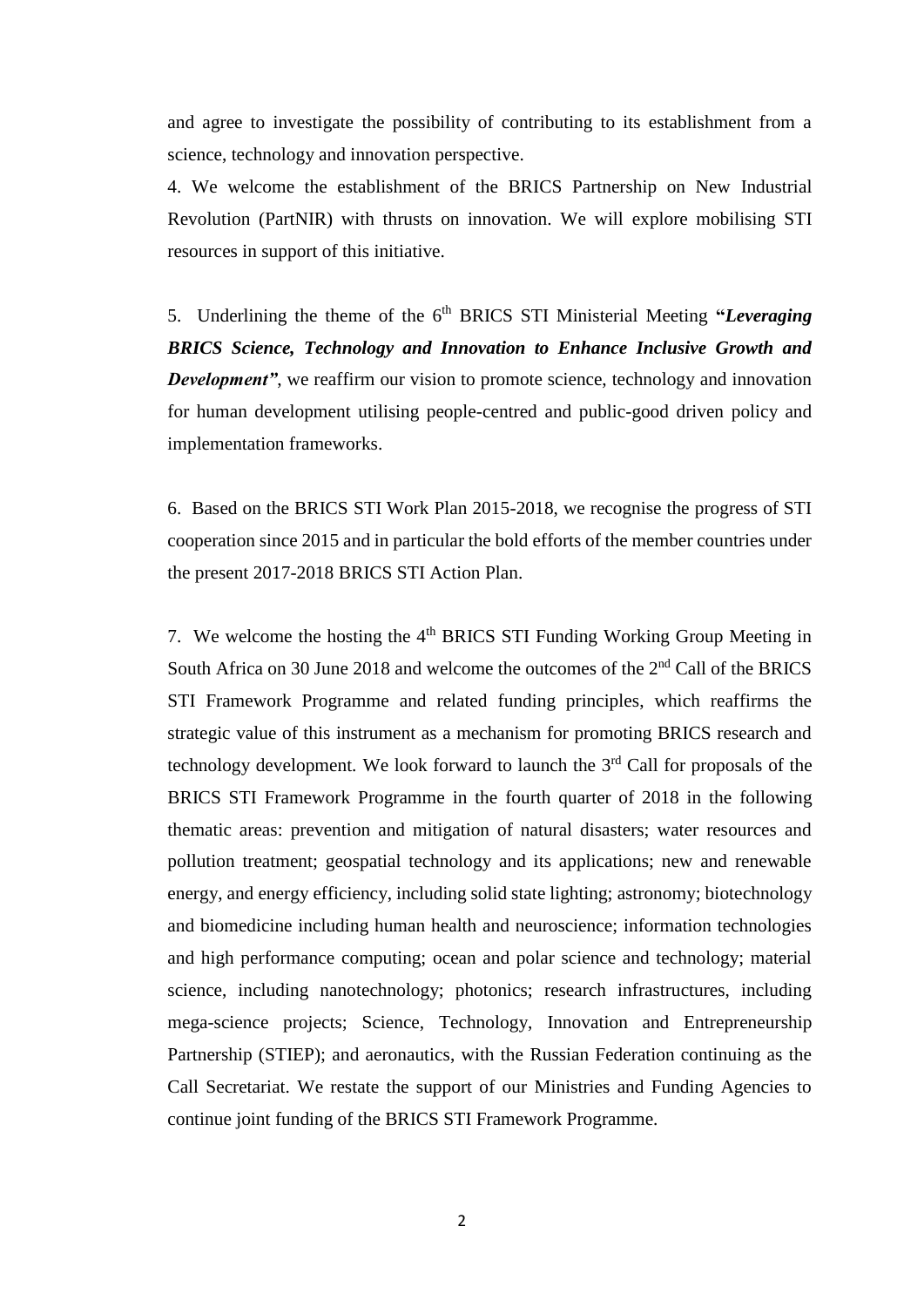8. We welcome the successful convening of the 3<sup>rd</sup> BRICS Young Scientist Forum (YSF) in Durban, South Africa which included a number of new elements such as the *BRICS Young Women in Science Dialogue,* the *BRICS Young Innovator Prize,* the *BRICS Youth Innovation and Entrepreneurship Workshop,* and the *BRICS Seminar on Science Diplomacy, Advice and Communication.* We strongly recommend that these activities should become permanent features of the BRICS Young Scientist Forum going forward. We support the proposal to establish the BRICS YSF coordinating committee and thank India for agreeing to coordinate and provide a leadership role in this regard. We thank Brazil for offering to host the  $4<sup>th</sup>$  BRICS Young Scientist Forum in the lead up to the  $7<sup>th</sup> BRICS STI M  
inisterial Meeting in Brazil in 2019.$ 

9. We welcome the successful convening of the  $2<sup>nd</sup>$  Meeting of the BRICS Working Group on Research Infrastructures (RI) in Campinas, Brazil in March 2018 and support the main outcomes of this meeting, in particular, the establishment of a web portal to facilitate cooperation between the BRICS countries in the domain RI and mega-science projects. We view this as an important first step: towards streamlining and strengthening cooperation; to forge closer cooperation on existing major and megascience projects in the BRICS member states; and to plan the possible establishment of future BRICS RI . We thank the Russian Federation for initiating the work on the web portal and agreeing to lead further discussions on the modalities to establish a coordinating mechanism for BRICS RI.

10. We welcome Russia hosting the  $1<sup>st</sup> BRICS$  Meeting on Foresight and S&T Priority Setting and the 1<sup>st</sup> Meeting of the BRICS Working Group on Biotechnology and Biomedicine, including Human Health and Neuroscience (WG Biomed) in November 2017, which approved its Terms of Reference and discussed two main areas for cooperation: Antimicrobial Resistance and Cognitive Disorders. We welcome the hosting of the 1<sup>st</sup> Meeting of the BRICS Working Group on Nanotechnology and Material Science in October 2017, and note for further discussion the proposal to establish the BRICS Charter of the Network Centre for Material Sciences and Nanotechnologies. We further welcome Russia hosting the 1<sup>st</sup> Meeting of the Working Group on Photonics in March 2018 and the initiative to create a BRICS Virtual Institute of Photonics (VIP).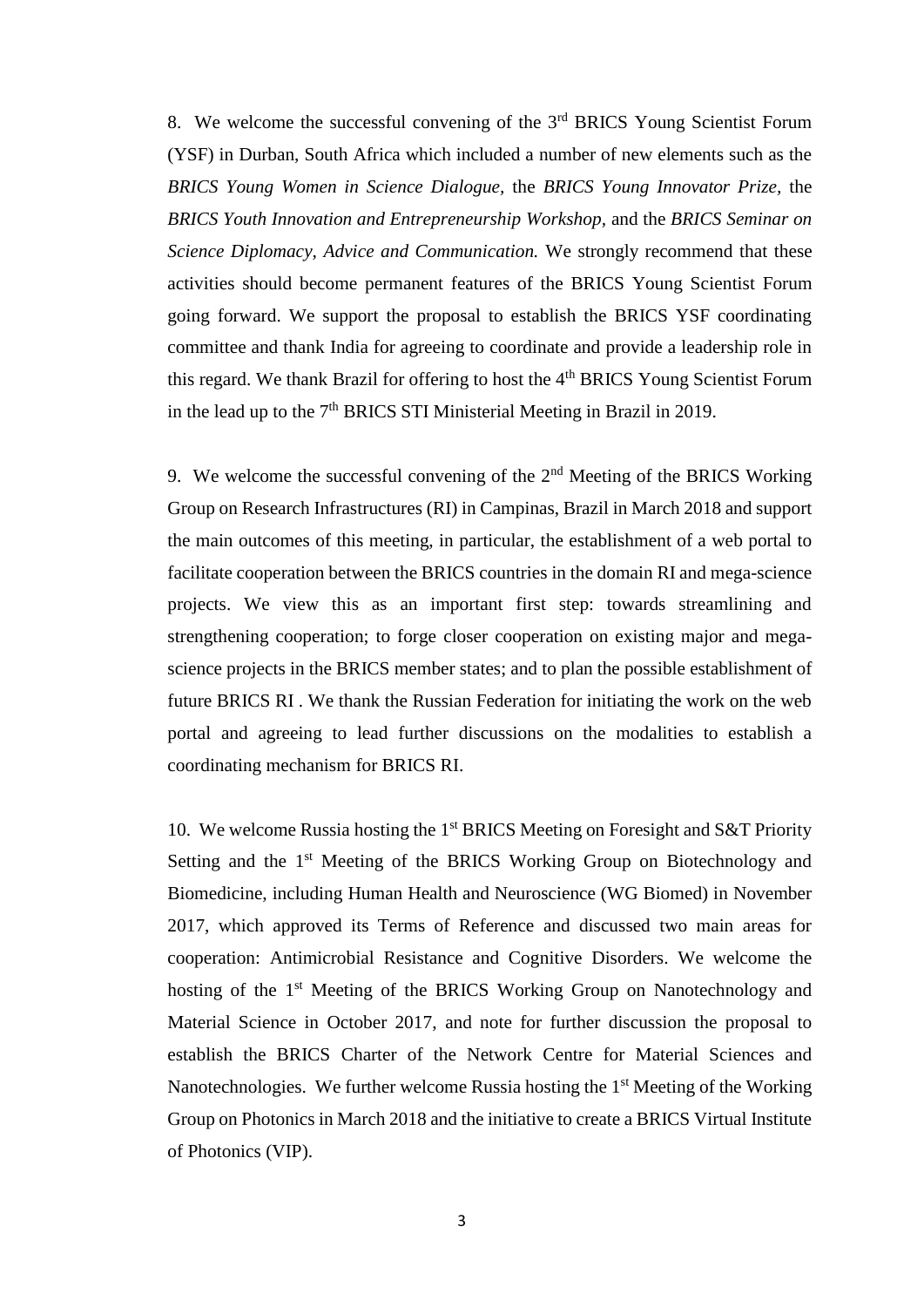11. We welcome the hosting of the third BRICS Astronomy Working Group meeting in Pune, India in September 2017. We also welcome the hosting of the  $2<sup>nd</sup>$  Meeting of the BRICS Working Group on Information and Communication Technology and High Performance Computing in May 2018 in India, and support the need for a dedicated Call for Proposals on flagship BRICS R&D projects in disruptive technologies that strategically positions the BRICS partners for leadership in the Fourth Industrial Revolution. We welcome the proposal of the Working group to establish a BRICS Virtual Centre on ICT and HPC. We further welcome the establishment of An Integrated Hub for BRICS Innovation Collaboration on ICT and HPC and thank China, South Africa and India for agreeing to assume a coordinating role in this process.

12. Pursuant to the BRICS Action Plan for Innovation Cooperation adopted in Hangzhou, China in July 2017, we welcome Brazil's proposal to establish the BRICS networks of science parks, technology business incubators and SMEs, and China's proposal to establish a BRICS Technology Transfer Center under the direction of the BRICS Science, Technology, Innovation and Entrepreneurship Partnership (STIEP) Working Group. We take note of China's proposal in consultation with India to host the 2<sup>nd</sup> Meeting of the STIEP Working Group, in mid-September of 2018 to give further impetus to this strategic area of cooperation.

13. Recognising the need to establish inter-BRICS investment instruments for STI, we endorse the initiative to explore possible avenues of assistance for BRICS STI cooperation on innovation and entrepreneurship from the New Development Bank (NDB) and other development financing platforms and support the proposal to establish a task team to pursue comprehensive discussions with these organisations. We thank South Africa for agreeing to coordinate this engagement.

14. Cognisant of the achievements of BRICS STI since the adoption of the Memorandum of Understanding on Cooperation in Science, Technology and Innovation in March 2015, we note however, that the organization of these activities, which increases in scope and complexity with each passing year, remains ad-hoc in nature. In this regard, we endorse the initiative to investigate the feasibility of establishing a permanent mechanism to manage and coordinate BRICS STI activities and thank South Africa and Russia for offering to lead this process.